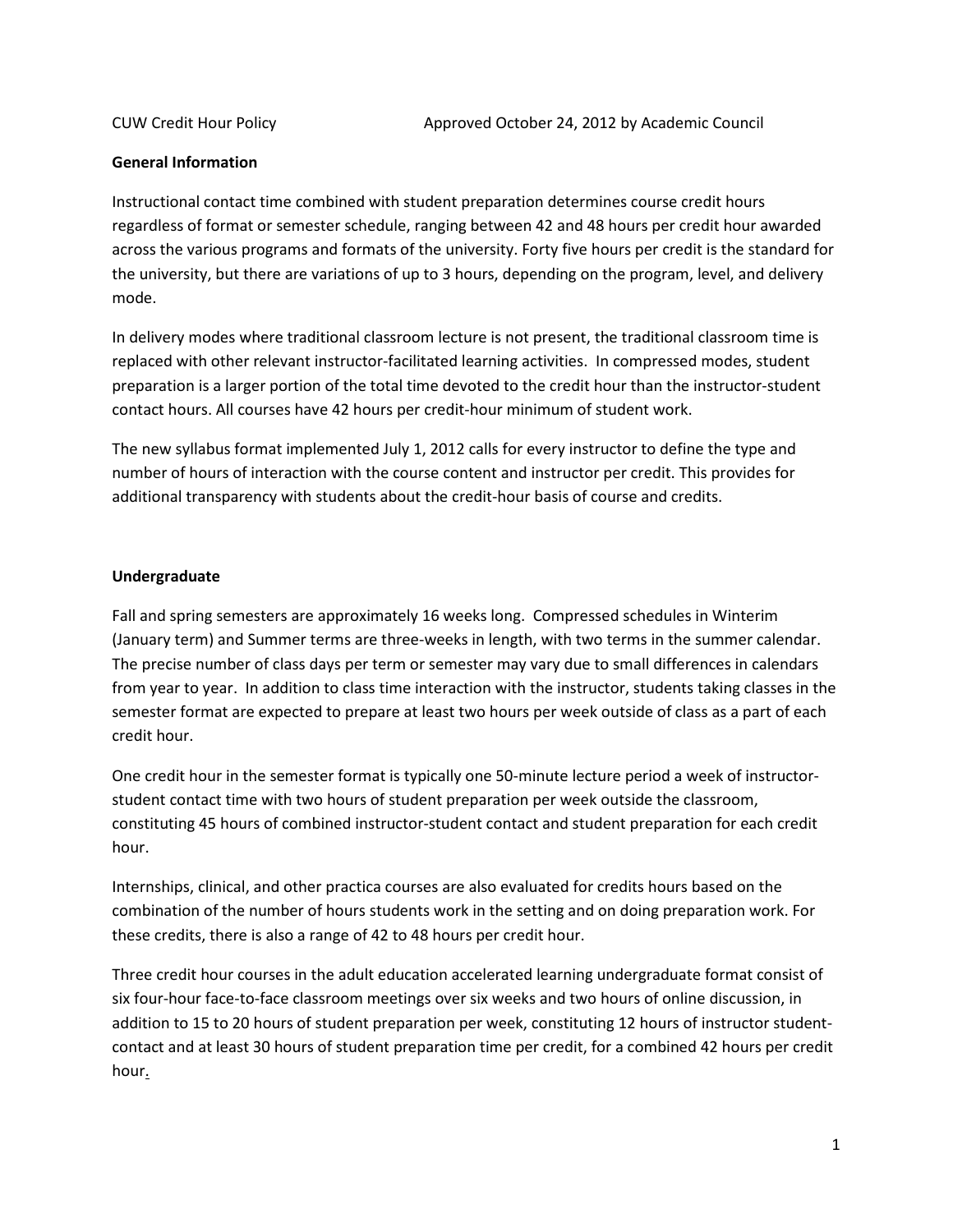In non-traditional adult education accelerated learning programs, three-credit courses are offered in subsequent blocks of four 6-week mini-terms during the non-traditional term of 6 months or 24 weeks (see non-traditional calendar). A student taking classes every week of the non-traditional calendar would take 8 courses per calendar year.

The accelerated BSN completion program has classes that run from 5 to 8 weeks in length, with classes meeting from 2 – 5 hours, depending on the number of credits. Student work outside of class brings the total number of combined instructor-student and student preparation hours to 42 hours per credit.

## **Graduate**

Graduate and professional studies courses are either designed in a semester format (traditional programs) or in a compressed format (non-traditional programs). Instructional contact time combined with student preparation determines course credit hours regardless of format or semester schedule, ranging between 42 and 48 hours per credit hour for all graduate and professional courses. Nontraditional compressed courses are generally at the 42 hour level per credit, with some exceptions, while traditional Pharmacy courses likely have a greater number of hours of student work per credit at about 48.

In traditional graduate or professional programs, students attend fifteen week terms similar to traditional undergraduates, though Pharmacy School terms are at least one week longer. In nontraditional graduate programs, compressed schedules vary, especially in the summer, though in each case the combination of instructor-student contact time and student preparation is not less than 42 hours per credit. In compressed non-traditional schedules, such as the MBA schedule of eight weeks of one four-hour session per week, students have 32 hours of instructor-student contact time but a greater amount of time spent in student preparation. Students in compressed schedules complete a greater number of student preparation hours in the total number of hours per credit than students in traditional semester formats.

In many non-traditional graduate programs, three-credit courses are offered in three eight-week miniterms during the non-traditional term of 24 weeks or six months (see non-traditional calendar). A graduate student taking classes every week of the non-traditional calendar would take six courses per calendar year, though some programs, such as the Graduate Education program, offer five courses per year and time during the summer to work on competency portfolios or other tasks not tied to specific courses.

Internship, clinical, and practica courses are also evaluated for credits hours based on the combination of the number of hours students work in the setting and the number of hours of expected student preparation. For these credits, there is also a range of 42 to 48 hours per credit hour throughout the university.